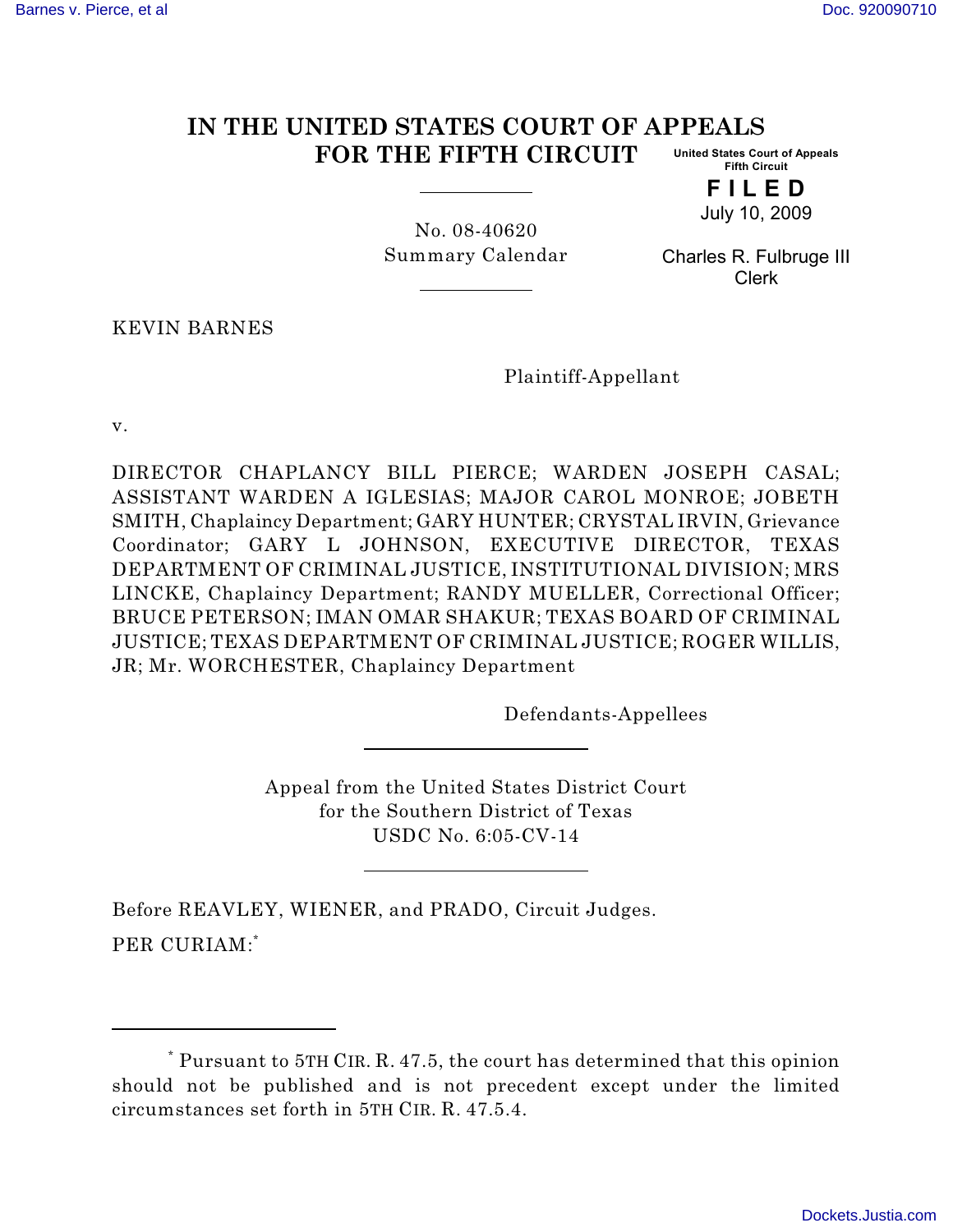Kevin Barnes, Texas prisoner # 1063303, appeals the summary judgment dismissal of his 42 U.S.C. § 1983 suit seeking damages and injunctive and declaratory relief. Barnes's complaint alleged that his rights under the First Amendment, the Equal Protection Clause, and the Religious Land Use and Institutionalized Persons Act (RLUIPA) were violated on the following bases: (1) while on cell restriction, he was precluded from participating in any religious services (cell-restriction claim); and (2) as a medium-custody inmate, he was able to participate in only one primary religious service per week (medium-custody claim) and was therefore unable to attend weekly Taleem services for Muslim inmates. We review the district court's summary judgment determination de novo. *See Skotak v. Tenneco Resins, Inc.*, 953 F.2d 909, 912 (5th Cir. 1992).

Barnes challenges the district court's holding that certain of the defendants were not liable because they were not personally involved in the alleged constitutional violations. We pretermit discussion of this, upholding the district court's summary judgment dismissal on other bases. *See Brewer v. Wilkinson*, 3 F.3d 816, 820 (5th Cir. 1993).

During the pendency of Barnes's appeal, the Texas Department of Criminal Justice-Institutional Division adopted a policy allowing all general population inmates on cell restriction to attend religious services, including Muslim services. Barnes is a general population inmate, and his claims for injunctive and declaratory relief under the First Amendment and the RLUIPA with regard to his cell-restriction issue are moot. *See Sossamon v. Lone Star State of Texas*, 560 F.3d 316, 326 (5th Cir.), *petition for cert. filed*, No. 08-1438 (Feb. 17, 2009). The district court's judgment is therefore vacated in part, and the case is remanded to the district court for dismissal of Barnes's requests for injunctive and declaratory relief relating to his cell-restriction claim. *See id.* at 326 & n.15; *Motient Corp. v. Dondero*, 529 F.3d 532, 537 (5th Cir. 2008).

Barnes is not entitled to damages under the RLUIPA, *Sossamon,* 560 F.3d at 331; nevertheless, he would be entitled to nominal damages if he could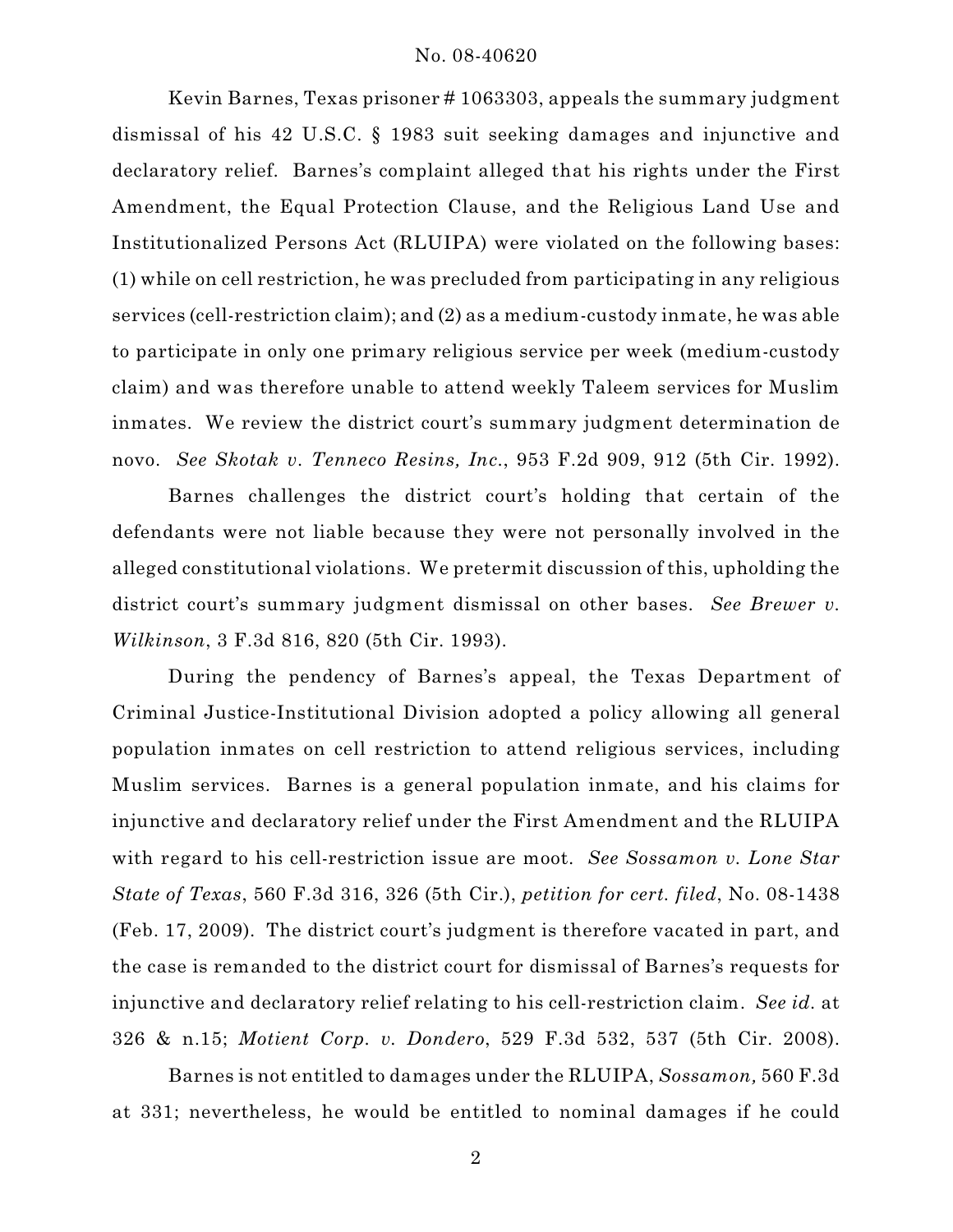## No. 08-40620

establish that the enforcement of the cell-restriction policy violated his First Amendment rights. *See Lewis v. Woods*, 848 F.2d 649, 651 (5th Cir. 1988). As in *Sossamon*, however, we do not reach the issue whether Barnes's cellrestriction claim stated a First Amendment violation because Barnes has pointed us to no cases rendering the defendants' actions under the cellrestriction policy unreasonable in light of clearly established law. *See Sossamon*, 560 F.3d at 336. Therefore, the defendants are entitled to qualified immunity on this First Amendment claim. *See Freeman v. Gore*, 483 F.3d 404, 410-11 (5th Cir. 2007).

With regard to his medium-custody claim, the district court held that the policy of limiting medium-custody inmates to only one primary religious service per week was not substantially burdensome to Barnes in light of the alternative means of exercising his religious rights and, additionally, was rationally related to legitimate security concerns. Barnes argues that the district court ignored evidence establishing that the policy of prohibiting medium-custody Muslim inmates from attending Taleem services, a non-primary religious service, has no logical connection to the prison's legitimate interest in security.

An inmate's right to the free exercise of his religion is subject to reasonable restrictions and limitations necessitated by penological goals. *Turner v. Safley*, 482 U.S. 78, 89 (1987). Of the several factors relevant to determining the reasonableness of prison policy or actions by prison officials, Barnes challenges whether the regulation is logically connected to the legitimate governmental interests in security. *See id.* at 89-91. In support thereof, he points to summary judgment evidence that medium and minimum-custody inmates are allowed to intermingle in non-religious contexts and evidence which he contends indicates that the policy of prohibiting medium and minimum-custody inmates from attending religious services together was implemented only after Barnes filed the instant suit. Upon our review, however, Barnes's evidence does not create a genuine issue for trial regarding whether security concerns justify limiting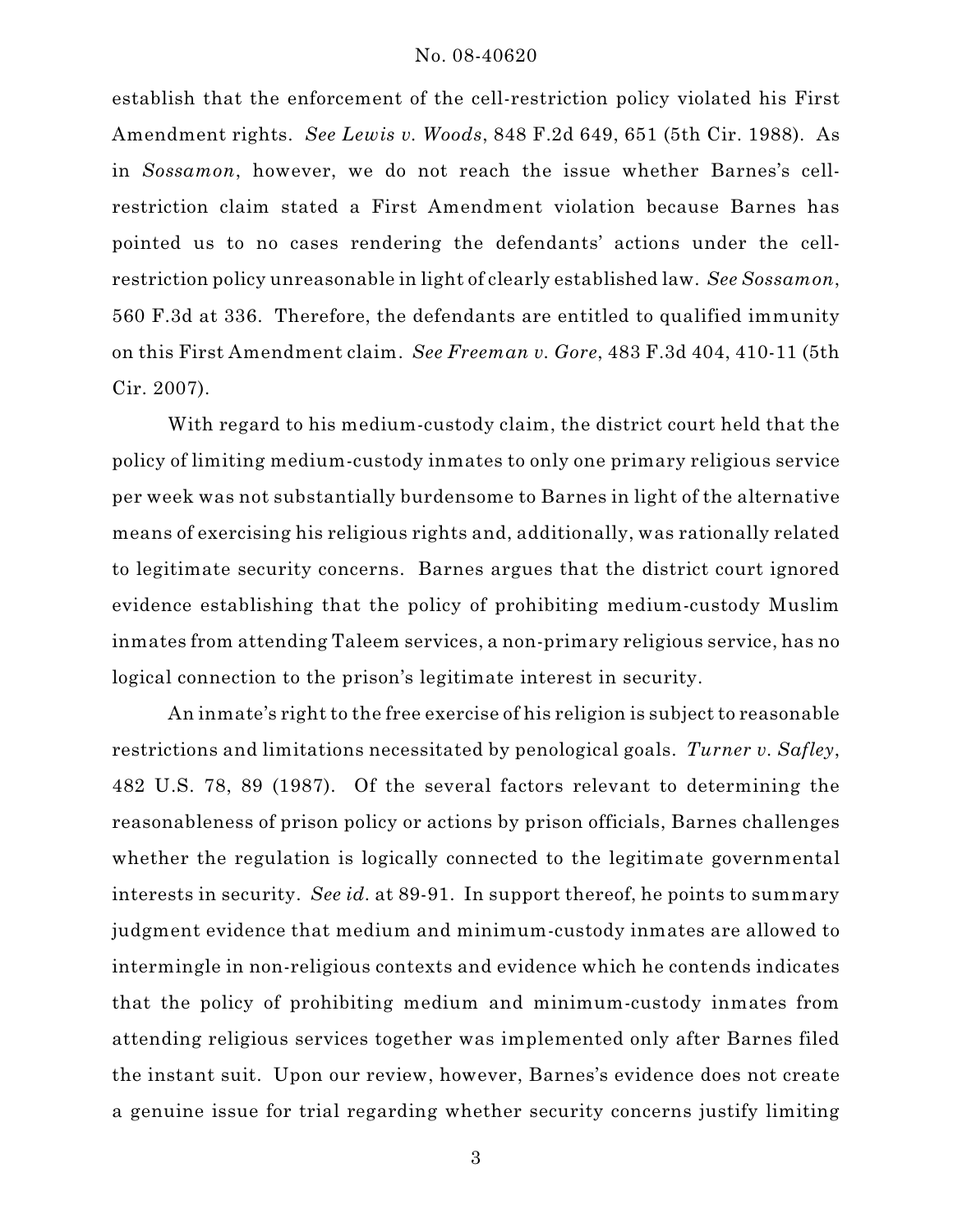medium-custody inmates to one primary religious service per week. *See Anderson v. Liberty Lobby, Inc*., 477 U.S. 242, 256 (1986). Barnes has therefore not shown that the district court's disposition of his First Amendment claim was erroneous.

With regard to his RLUIPA claim, Barnes bears the burden of persuasion to show that the challenged government action imposes a "'substantial burden' on his religious exercise." *Adkins v. Kaspar*, 393 F.3d 559, 567 (5th Cir. 2004). Barnes has failed to assign error to and brief the district court's determination that Taleem services were merely a study group and that Barnes was not substantially burdened by his exclusion from that study group when he still had the ability to independently read the Koran. By failing to assign error to this determination, Barnes has waived review of the district court's disposition of his RLUIPA claim. *See Brinkmann v. Dallas County Deputy Sheriff Abner*, 813 F.2d 744, 748 (5th Cir. 1987).

With regard to his equal protection claim, Barnes argues that he has adduced evidence establishing that medium-custody Christian inmates are able to attend non-primary religious services, while medium-custody Muslim inmates may not. To establish an equal protection violation, Barnes "must prove purposeful discrimination resulting in a discriminatory effect among persons similarly situated." *Baranowski v. Hart*, 486 F.3d 112, 123 (5th Cir.), *cert. denied*, 128 S. Ct. 707 (2007) (internal quotation marks and citation omitted). The evidence on which Barnes relies, however, does not support a finding of discrimination; the evidence instead suggests that all medium-custody inmates, regardless of faith, were allowed to attend a particular religious service. Barnes has therefore not shown evidence of disparate treatment or purposeful discrimination to support an equal protection claim.

Finally, Barnes argues that the district court abused its discretion in denying his motion for discovery. The district court was within its discretion to deny discovery given that the defendants raised a qualified immunity defense.